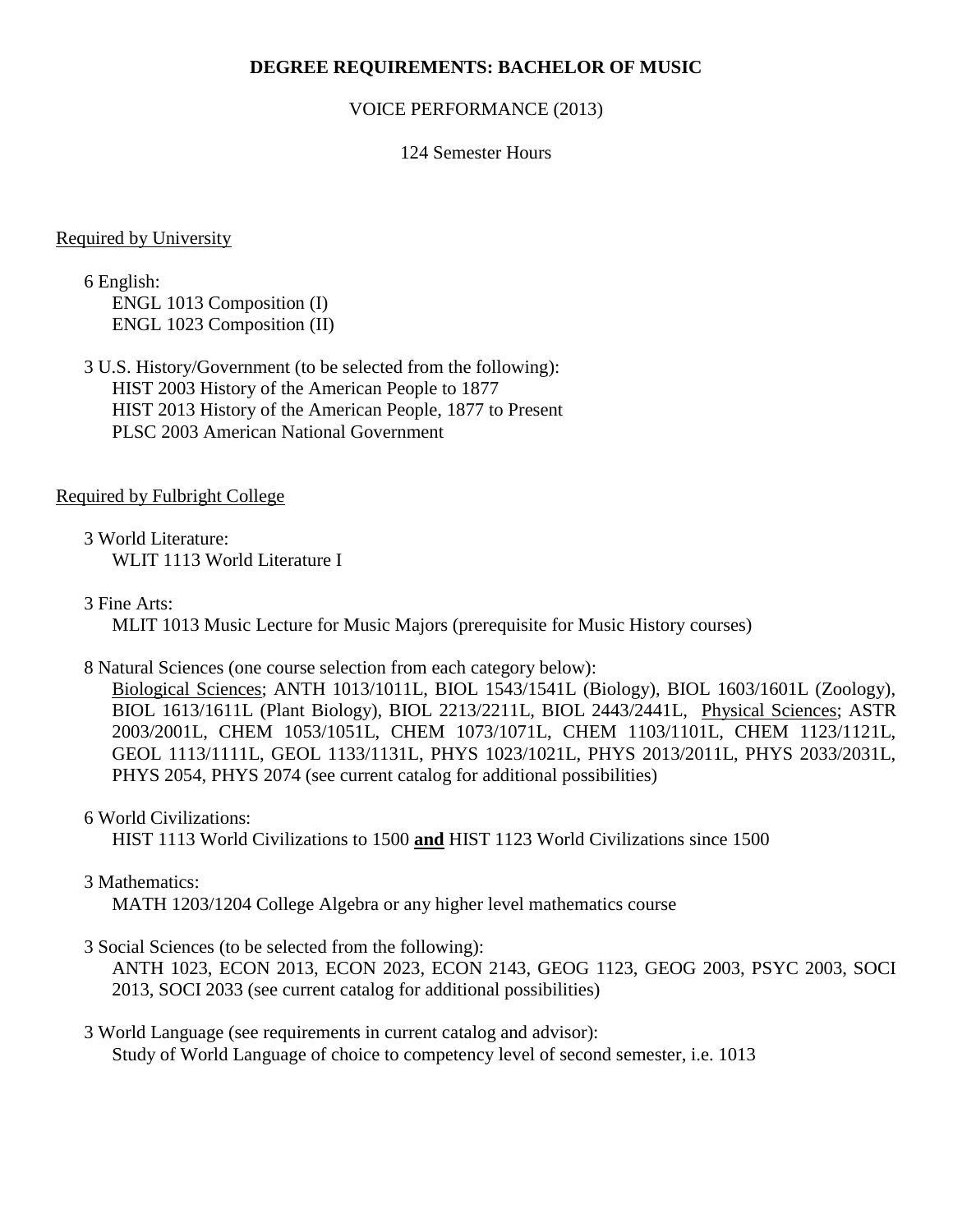Required by Music Department

Theory/Aural Perception: 19 Hours MUTH 1003 Basic Musicianship<sup>1</sup> MUTH 1603 Music Theory I MUTH 2603 Music Theory II MUTH 1621 Aural Perception I MUTH 1631 Aural Perception II MUTH 3603 18th Century Counterpoint MUTH 3613 Form and 20th Century Techniques MUTH 2621 Aural Perception III MUTH 2631 Aural Perception IV MUTH 4703 Writing Music Analysis Class Piano: 4 Hours2

MUAC 1221 Piano Class for Music Majors I MUAC 1231 Piano Class for Music Majors II MUAC 2221 Piano Class for Music Majors III MUAC 2231 Piano Class for Music Majors IV

Music Technology: 2 Hours (MUAC 1231 and sophomore standing required for enrollment) MUAC 2111 Music Technology I MUAC 2121 Music Technology II

History/Literature: 15 Hours MUHS 3703 History of Music to 1800 MUHS 3713 History of Music from 1800 to Present MUHS 4253 Special Topics in Music History3 MUHS 4763/4773 Survey of Vocal Literature4

Applied Music (Private): 24 Hours5

MUAP 110V (6 hours), 210V (6 hours), 310V (5 hours), 3201 Recital I (1 hour), 410V (5 hours), 4201 Recital II (1 hour)

Vocal Diction: 3 Hours6 MUAC 1121, 1141, 1151 Italian, German, French Diction for Singers

Pedagogy: 2 Hours MUPD 3801 Conducting MUPD 3861 Conducting Vocal Music

Ensemble: 8 Hours (See advisor for ensemble selection)

Additional World Language: 9 Hours

World language study must include French, German, and Italian.